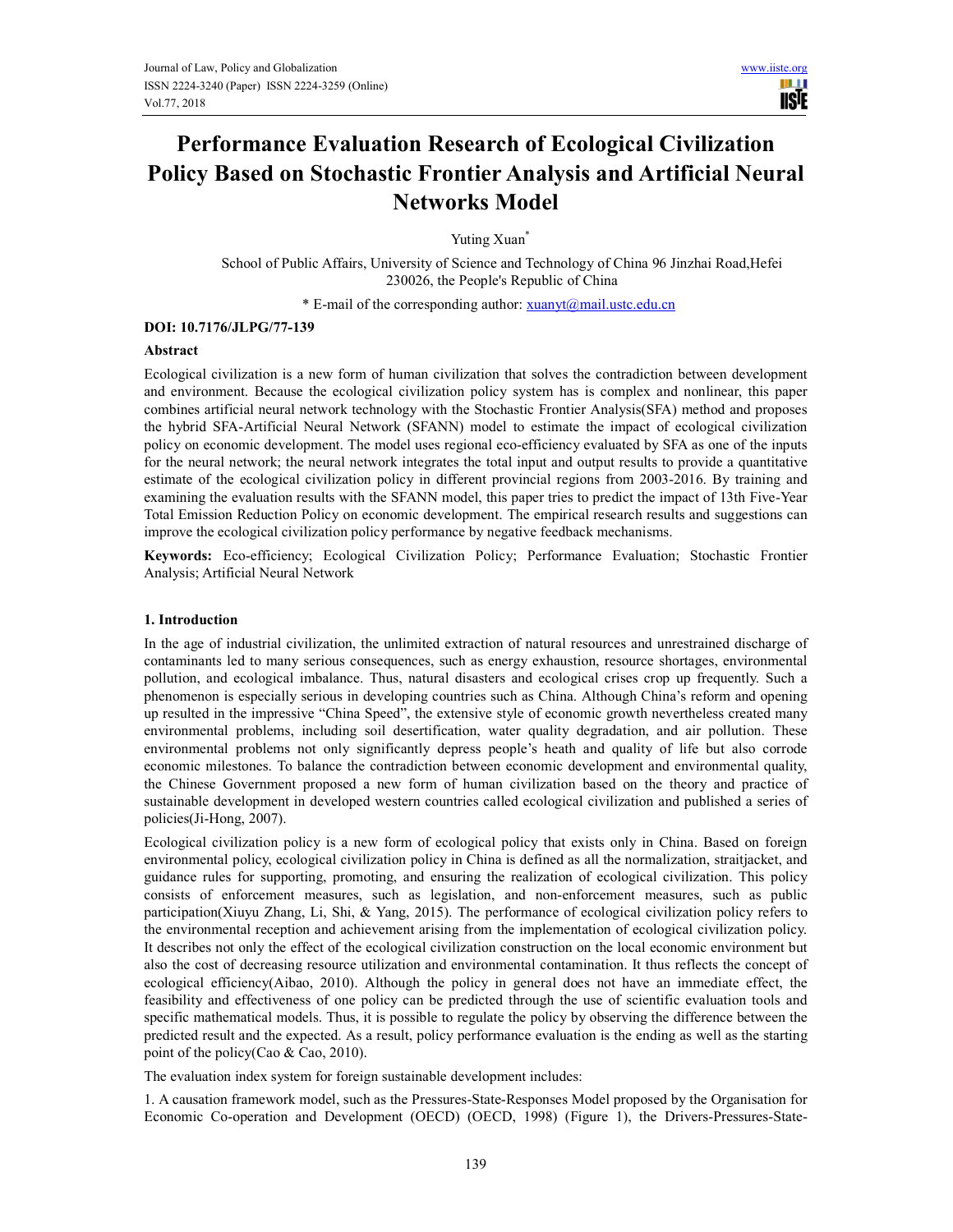Impact-Responses Model proposed by the Commission on Sustainable Development (CSD)(WBCSD, 1996), , or the Drivers-Pressures-State-Impact-Responses model proposed by the European Environment Agency (EEA)(Maxim, Spangenberg, & O'Connor, 2009). (Figure 2). These models are intuitive and have a relatively precise description of the casual link between humans and the environment, but it is impossible to simulate a complex nonlinear system such as a policy system.



Figure 1. The Pressures-State-Responses model

2. A theme framework model, such as the Environmental Performance Index proposed by Yale University in collaboration with Columbia University (Vörösmarty et al., 2010). The indicators are selected according to the objectives of the environmental policy. Under each environmental theme, there are several subtopics with parallel relationships, and each subtopic is the basis for selecting the indicators at the next level. This model could stress the policy focus and effectively avoid the repeat set problems, but it adopts a simple additive algorithm in describing the coupling relation between subjects of the same level.

3. An Input-Output-Outcome-Impact framework model, such as the Ecological Footprint Indicators proposed by Canadian eco-economists(van den Bergh & Verbruggen, 1999). This model is a kind of economics direction model. It selects indicators from the four aspects of input, output, outcome, and impact according to the regulation of energy and material flow and reflecting the relationship between economic input and output. This model depicts the relation between economics and the environment directly, but it is unable to quantify the evaluation system thoroughly.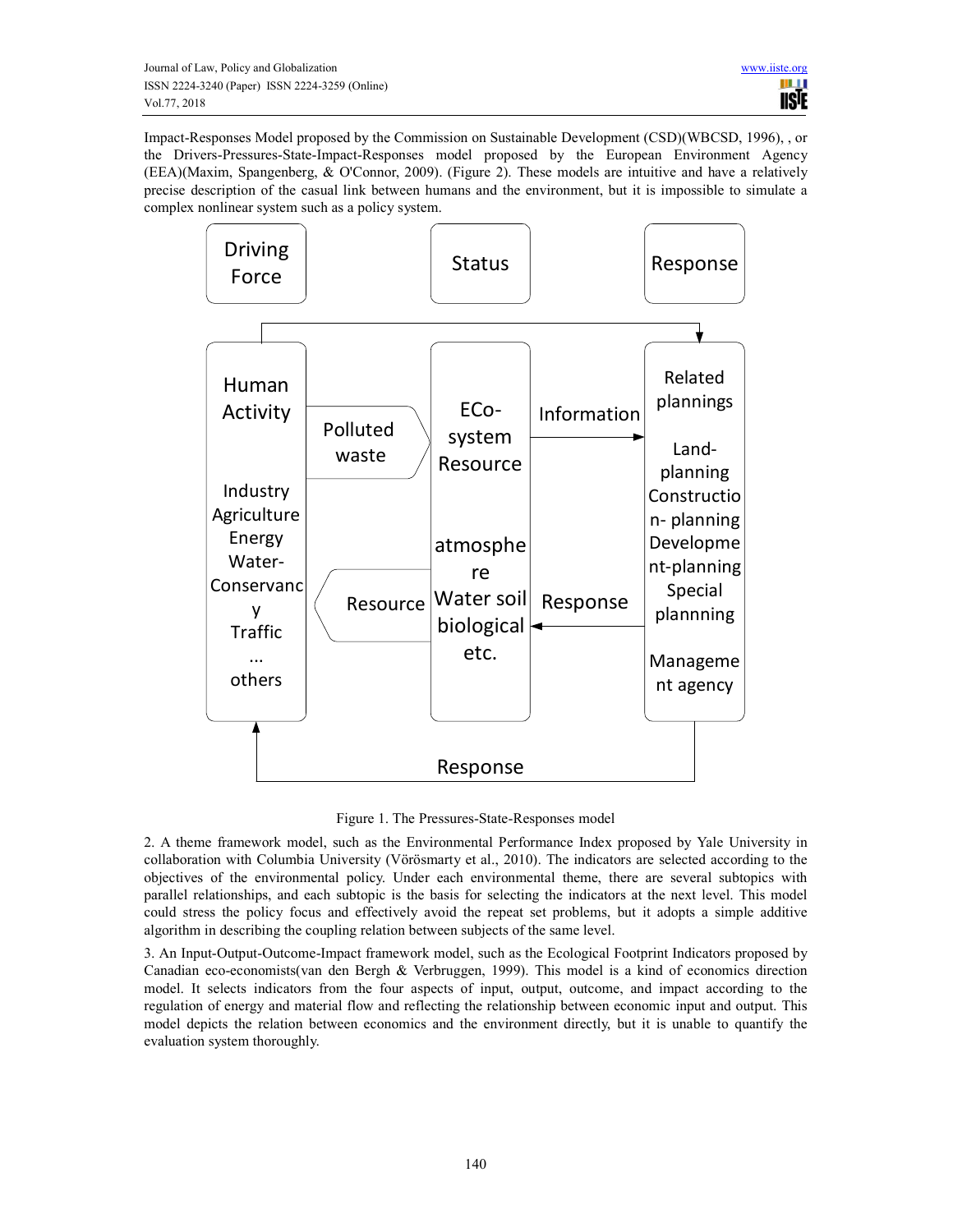

Figure 2. The Drivers-Pressures-State-Impact-Responses model

For the ecological civilization policy proposed by the Chinese government, the evaluation index system is just beginning to develop. The provincial Ecological Civilization Index presented by the Ecological Civilization Research Centre at Beijing Forestry University(Liu, 2010) and the provincial Green Development Index advanced by the Ministry of Ecology and Environment of the People's Republic of China (Li-Yang, Zheng, & Wang, 2013) are both constructed by the theme framework model. Regardless of the evaluation index, the Analytic Hierarchy Process (AHP) algorithm(Gass & Vargas, 2017), a kind of linear evaluation method, is widely used in the performance evaluation of ecological civilization policy at present.

In this paper, we propose a new ecological civilization policy evaluation method by using the Input-Output-Outcome-Impact framework model based on the principle of economics. To our knowledge, such a quantified economic model has never been reported. In addition, when constructing the evaluation algorithm, the artificial neural network model was adopted to enable the algorithm to simulate the characters of the complex nonlinear system. In comparison with the currently used linear evaluation method, our method has significant advantages in predicting the impact of ecological civilization policies on the economy.

# **2. Methodology**

# *2.1 The impact of ecological civilization policy on the economy*

The viability of ecological civilization policy is dominated by the technical and economic feasibility. It is easy to estimate the technical practicability; however, the relation between economics and the environment is complex, and it is very difficult to strike a balance between these two. The Chinese government is undergoing a continuous deepening of understanding regarding the relation between economics and the environment (Figure 3). At the beginning of the period of reform and opening up, economics dominated and environmental protection was ignored. Better invaluable assets than clear water and lush mountains. With the idea of sustainable development gradually taking root, the government has published numerous policies to protect the environment. However, as economic development and environmental protection are simply considered to be independent, the effect of these policies on economic development is studied exclusively when making these policies. Clear water, lush mountains and invaluable assets are all considered as well. The ecological civilization policy was proposed at the 17th conference of the CCP and embedded in the five-pronged approach to modernize socialism for China at the 18th conference of the CCP. Included in the idea of ecological civilization is the idea that economic development and environmental economics affect the protection of the environment, and a beautiful environment promotes economic development. Clear water and lush mountains are invaluable assets (Xiao Zhang & Yue, 2017).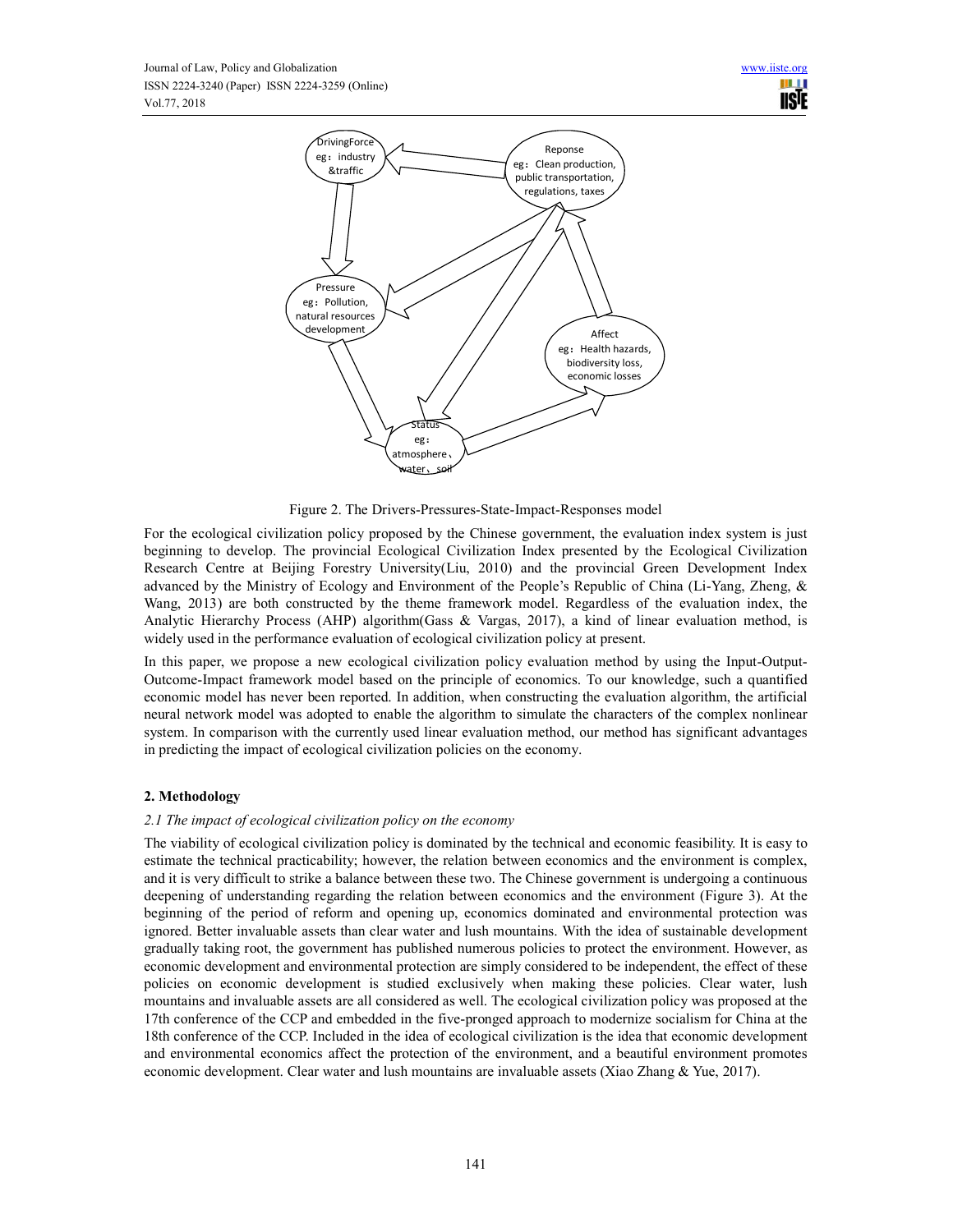

Figure 3. Relationship between economic development & environmental protection

Specifically, ecological civilization policy boosts economic growth from two aspects. One is to improve the ecological efficiency, which is the ratio of the value of economic activity to that of consumed resources and the environmental load. As a result, higher ecological efficiency corresponds to more product output and less unexpected output under the same productive investment and environmental cost. The other result is the control of the total amount of environmental cost and pollution discharge. These two aspects are related. For example, controlling the total amount directly limits the amount of input in the short term; however, in the long run, it also forces the economy to create innovative technology to boost efficiency.

# *2.2 Application of Artificial Neural Network in Performance Evaluation of Ecological Civilization Policy*

The ecological civilization policy system is a complex system the includes economics, society, and the environment. It has characteristics including obvious nonlinearity and uncertainty. Due to the lack of a physical prototype of abstract systems such as the social system, the economic system, and the ecological system, the relevant model is based upon a logical deduction. As the linear model arising from conventional econometrics is inadequate to estimate a complex system, the artificial neural network method is introduced to the new method of evaluating the performance of ecological civilization policy.

The artificial neural network has advantages such as a strong adaptive capability, a self-learning capability, and a fault-tolerant capability (Xiao, Ye, Zhong, & Sun, 2009). Its multi-input multi-output structure is suitable for non-massive parallel calculation. In 2006, Hinto et al. proposed deep learning, which significantly improves the calculation capacity of an artificial neural network by a relatively simple violence calculation (Y. Zhang & Wu, 2009). Today, the process of using a neural network to predict the economy is as follows: network topological structure design, data sample acquisition, input and output data pretreatment, network training, and examination and prediction of network prediction capability(Sc, Cowan, & Grant, 1991).

To precisely predict and evaluate the total effect of the ecological civilization policy on economics, the environment, and society, the model should be able to simulate the multi-effect of the policy. In this paper, we use a combined forecasting method comprising the following four steps.

(1) Choosing the ecological efficiency index and providing the static, quantitative ecological efficiency of the local area.

(2) Using static ecological efficiency as one of the inputs of the neural network, which integrates the total input and output results, constructing a hybrid SFA-Artificial Neural Network model for evaluating the performance of ecological civilization policy.

(3) Training the neural network and examining the result using another sample data.

(4) Using the SFANN model to predict the effect of ecological civilization policy on economics.

# **3. Evaluation of regional eco-efficiency using the SFA model**

# *3.1 SFA model with the impact of environmental capacity*

Ecological civilization policy promotes economic development by boosting ecological efficiency. In this paper, the local ecological efficiency was predicted using the SFA model with environmental capacity(Reinhard, Knox Lovell, & Thijssen, 2000).

The SFA model is one of parametric approaches for evaluating efficiency. It defines a priori except for a finite set of unknown parameters that are estimated from data. The parameters may for example refer to the relative importance of different cost drivers or to the parameters in the possibly random noise and efficiency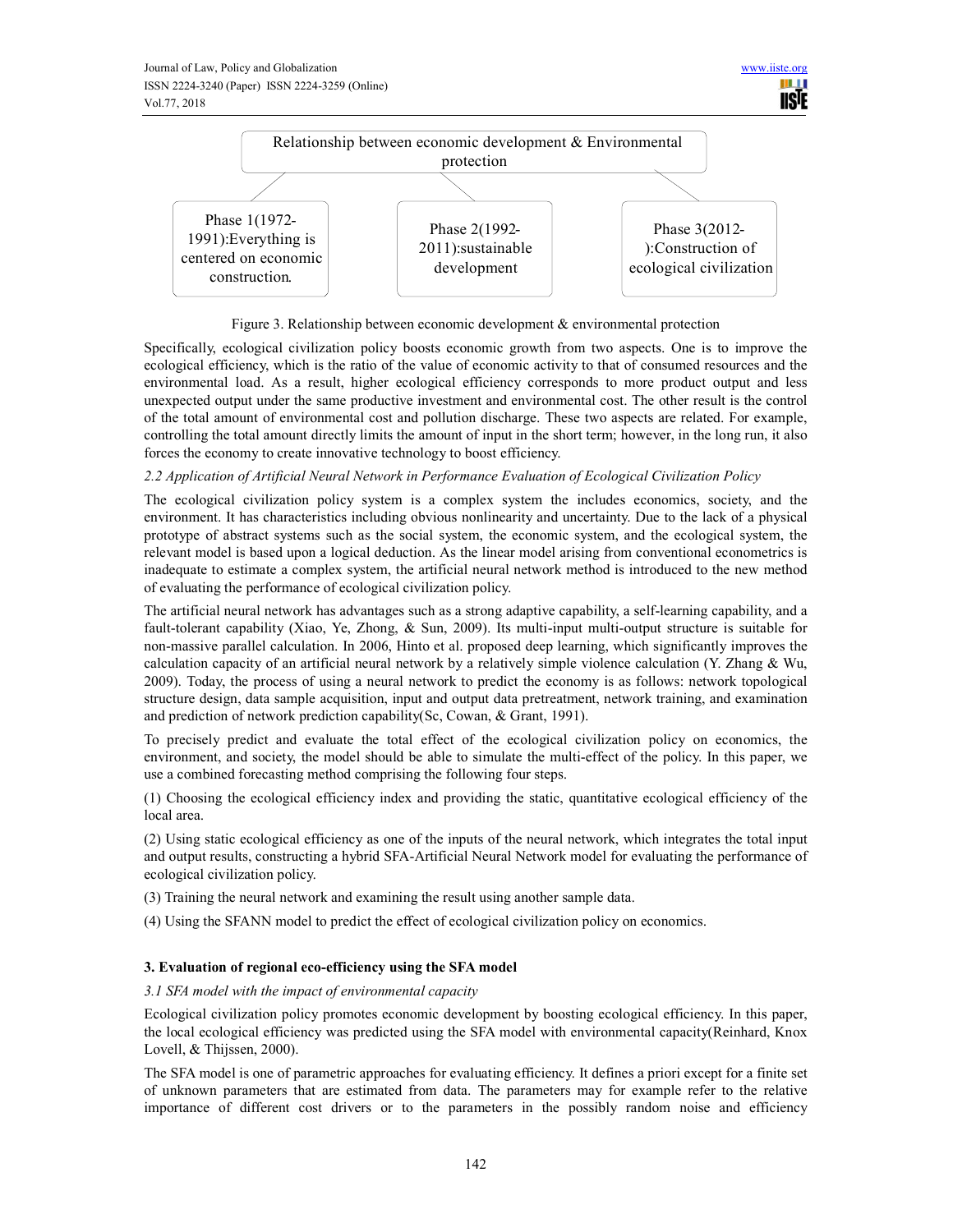distributions(Battese & J. Coelli, 1988).

A stochastic production frontier is defined by

$$
\ln y_i = \beta_0 + \sum_{i=1}^{k} \beta_k \ln x_{ki} + \ln \xi_i + \nu_i - u_i
$$
 (1)

where for all farms indexed with a subscript i;

yi denotes the production level;

 $x_i$  is a vector of normal inputs (such as  $x_{1i}$  is the labour,  $x_{2i}$  the capital,  $x_{3i}$  the variable inputs,  $x_{4i}$  a vector of year dummies reflecting technological and regulatory developments);

β and ξ are parameters to be estimated;

 $v_i$  is a symmetric random error term independently and identically distributed as  $N(0,\sigma_1)$ , intended to capture the influence of exogenous events beyond the control;

 $u_i$  is a nonnegative random error term, independently and identically distributed as  $N'(0, \sigma_2)$ 

Now we consider environmentally detrimental inputs.

The inputs of the SFA model are  $p_j^b$  and  $\delta_j$ , their definitions are

$$
p_{lj}^b = y_{lj}^b / C o_{lj}
$$
  

$$
\delta_j = \sum_{l=1}^t \alpha_l p_{lj}^b
$$
 (2)

where  $y_{rj}$  and  $y_{lj}^b$  are the rth expected and lth unexpected outputs of jth,  $Co_{lj}$  is the environmental capacity of Ith unexpected outputs of jth,  $\alpha_l$  is the loss coefficient,

 $O_{rj} = y_{rj}/\delta_j$  refers to the regulated expected output,  $O_{rj} = y_{rj}/\delta_j$ , r=1,2,...s is the adjusted total outputs and  $\beta_j$  is the risk attitude representing the efficiency of the decision maker.

Now we have

$$
\ln y_{ri} - \ln \delta_i = \beta_0 + \sum_{i=1}^{k} \sum_{i=1}^{i+1} \beta_k \ln x_{ki} + \ln \tag{3}
$$

$$
\delta_j = x_{(k+1)j}, \beta_{(k+1)} = 1 \tag{4}
$$

$$
ln y_{ri} = \beta_0 + \sum_{1}^{k+1} \sum_{i}^{i} \beta_k ln x_{ki} + ln \tag{5}
$$

Environmental capacity refers to the maximum contaminant capacity which does not significantly harm the ecological system(Luo, 2012).

We use  $r_i$  as the environmental capacity of the selected region we want to study. It also obey normal distribution or chi-square distribution(G. King, I. Plosser, & Rebelo, 2002).

$$
\ln y_i = \beta_0 + \sum_{1}^{k+1} \sum_{i}^{i} \beta_k \ln x_{ki} + \ln \tag{6}
$$

## *3.2 Selection of regional ecological efficiency evaluation indicators*

From the data listed in the China Statistical Yearbook, we calculate the local evaluation index of every province in China. Tibet is excluded due to incomplete data statistics. In some years, there is no total industrial exhaust gas emission data, which is replaced by the total amount of smoke (powder) dust emissions. Since the calculation is a region's annual eco-efficiency, there is no cross-year impact. All data used are from the China Statistical Yearbook 2003-2016(China, 2003-2016).

| Index              | Name                      | Detailed description                         |  |  |
|--------------------|---------------------------|----------------------------------------------|--|--|
|                    | Amount of capital         | Fixed capital(0.1 billion Yuan)              |  |  |
| Input              | Amount of human resources | The labor (ten thousands)                    |  |  |
|                    | Amount of assumed energy  | $100M$ kW $\cdot$ h                          |  |  |
| Expected<br>output | Economic output           | Local GDP(0.1 billion Yuan)                  |  |  |
| Unexpected         |                           | Amount of waste water (ten hundreds ton)     |  |  |
| output             |                           | Amount of waste gas(0.1 billion cubic meter) |  |  |

Table 1. Selection of ecological efficiency evaluation indicators

#### *3.3 evaluation result of local ecological efficiency*

From the data listed in the China Statistical Yearbook, we calculate the local evaluation index of every province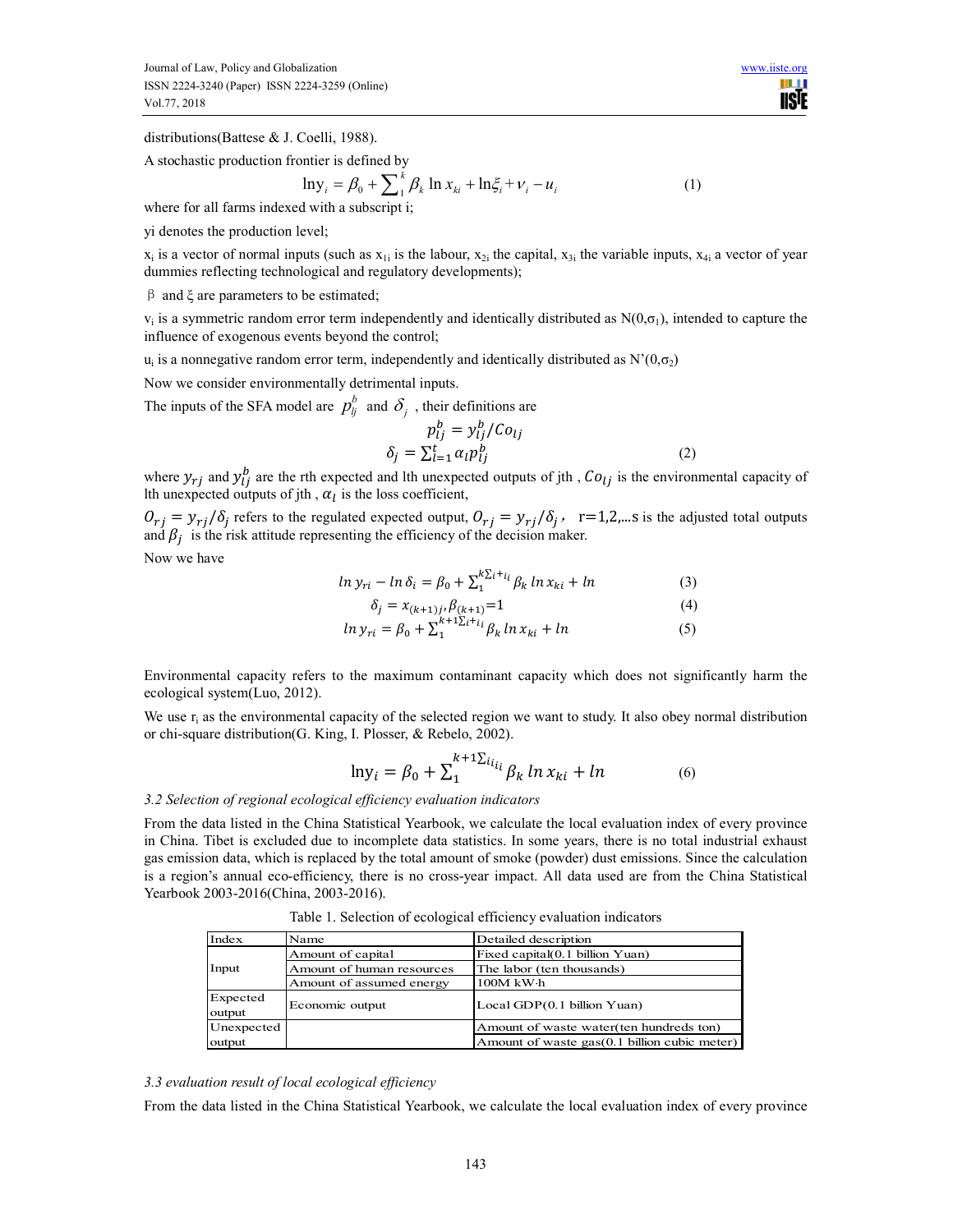in China. Tibet is excluded due to incomplete data statistics. In some years, there is no total industrial exhaust gas emission data, which is replaced by the total amount of smoke (powder) dust emissions. Since the calculation is a region's annual eco-efficiency, there is no cross-year impact. All data used are from the China Statistical Yearbook 2003-2016(China, 2003-2016).

The calculation results are listed in the table below.

|              | 2003      | 2004      | 2005      | 2006      | 2007      | 2008      | 2009      |
|--------------|-----------|-----------|-----------|-----------|-----------|-----------|-----------|
| Beijing      | 0.4481851 | 0.4954173 | 0.6071799 | 0.6031369 | 0.6144830 | 0.6806032 | 0.6401211 |
| Tianjin      | 0.6547441 | 0.8007699 | 0.7760539 | 0.7789601 | 0.8010553 | 0.8329289 | 0.8739967 |
| Hebei        | 0.3401713 | 0.3543931 | 0.3611803 | 0.2430798 | 0.3273836 | 0.3599068 | 0.3337259 |
| Shanxi       | 0.3504620 | 0.3810005 | 0.4080705 | 0.1705280 | 0.3669328 | 0.3838532 | 0.3689959 |
| Nei Mongol   | 0.4471054 | 0.4340108 | 0.5313067 | 0.2837428 | 0.5243722 | 0.5593135 | 0.5491291 |
| Liaoning     | 0.3439232 | 0.3687327 | 0.3513648 | 0.2360818 | 0.3697268 | 0.3305128 | 0.3946011 |
| Jilin        | 0.5064905 | 0.5511887 | 0.5779920 | 0.3183468 | 0.6138826 | 0.6052004 | 0.6091394 |
| Heilongjiang | 0.5072045 | 0.5796902 | 0.5773094 | 0.2840720 | 0.5147979 | 0.5427942 | 0.4948064 |
| Shanghai     | 0.4334701 | 0.4935565 | 0.5479974 | 0.6027889 | 0.5383759 | 0.5332427 | 0.5371739 |
| Jiansu       | 0.3100029 | 0.3356848 | 0.3426132 | 0.3212541 | 0.3672658 | 0.3765540 | 0.3830782 |
| Zhejiang     | 0.3948517 | 0.4194474 | 0.4148300 | 0.3710101 | 0.3916158 | 0.3706168 | 0.3533597 |
| Anhui        | 0.4360134 | 0.4860202 | 0.4945800 | 0.2880155 | 0.4468744 | 0.4455281 | 0.4536905 |
| Fujian       | 0.4668048 | 0.4704569 | 0.4502020 | 0.3658211 | 0.4298526 | 0.4257224 | 0.4242645 |
| Jiangxi      | 0.4881134 | 0.5404811 | 0.5608223 | 0.3060613 | 0.5242123 | 0.5343699 | 0.5304054 |
| Shandong     | 0.3386684 | 0.3668438 | 0.3629842 | 0.2866578 | 0.3535525 | 0.3516810 | 0.3491034 |
| Henan        | 0.3126098 | 0.3398903 | 0.3498247 | 0.2081944 | 0.3498267 | 0.3515174 | 0.3416706 |
| Hubei        | 0.3484773 | 0.3709641 | 0.3680810 | 0.2597585 | 0.4029066 | 0.4026202 | 0.4081032 |
| Hunan        | 0.3638803 | 0.4014957 | 0.4202329 | 0.2238537 | 0.4232108 | 0.4327462 | 0.4237674 |
| Guangdong    | 0.2634016 | 0.2899007 | 0.3126512 | 0.3024011 | 0.3169591 | 0.3209709 | 0.3165064 |
| Guangxi      | 0.3491200 | 0.3589145 | 0.3729480 | 0.2416380 | 0.3634274 | 0.3611646 | 0.3795375 |
| Hainan       | 0.9524520 | 0.9964487 | 0.9907939 | 0.9553034 | 0.9954190 | 0.9593492 | 0.9784249 |
| Chongqing    | 0.4646565 | 0.5074940 | 0.5235644 | 0.3372729 | 0.4961558 | 0.5262665 | 0.4851076 |
| Sichuan      | 0.3373443 | 0.3742235 | 0.3786302 | 0.2370386 | 0.3402674 | 0.3834045 | 0.3932356 |
| Guizhou      | 0.4988735 | 0.5452514 | 0.6166058 | 0.3083357 | 0.4878509 | 0.6443778 | 0.6210713 |
| Yunnan       | 0.5322736 | 0.5590896 | 0.5955488 | 0.3740565 | 0.5259864 | 0.5645711 | 0.5166952 |
| Shaanxi      | 0.4602171 | 0.5057509 | 0.5407160 | 0.2720856 | 0.5305565 | 0.5152907 | 0.5060612 |
| Gansu        | 0.5854470 | 0.6841674 | 0.6799426 | 0.3707109 | 0.6360880 | 0.6546783 | 0.6825792 |
| Qinghai      | 0.9856687 | 0.9732032 | 0.9755061 | 0.9899182 | 0.9621627 | 0.9760146 | 0.9728759 |
| Ningxia      | 0.6537416 | 0.6727847 | 0.6706504 | 0.4574878 | 0.7181004 | 0.7883163 | 0.8032753 |
| Xinjiang     | 0.5473160 | 0.5840970 | 0.5975647 | 0.3103107 | 0.5714207 | 0.5808265 | 0.5704460 |

| Table 2. The calculation results of local ecological efficiency |  |  |
|-----------------------------------------------------------------|--|--|
|                                                                 |  |  |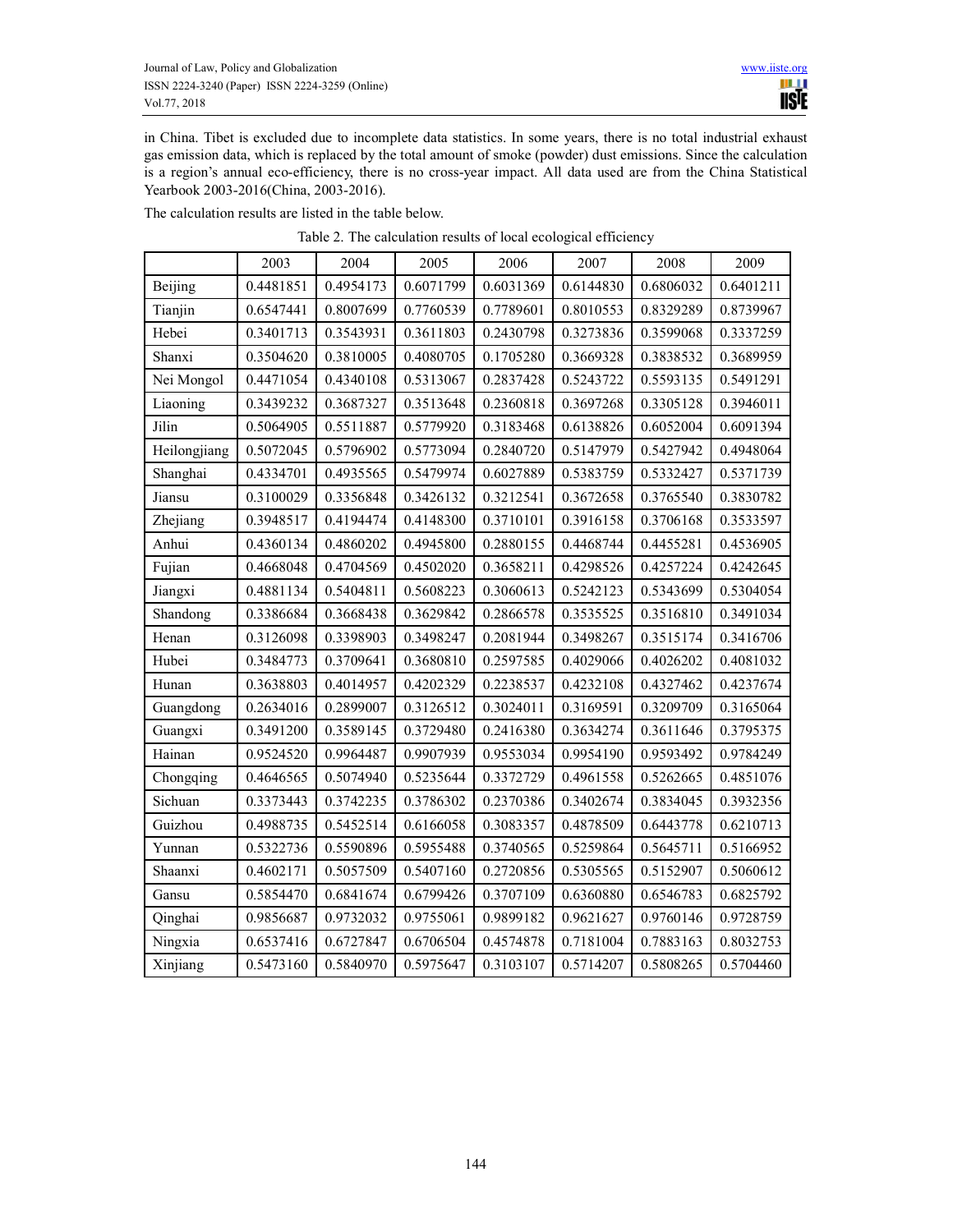

|              | 2010      | 2011      | 2012      | 2013      | 2014      | 2015      | 2016      |
|--------------|-----------|-----------|-----------|-----------|-----------|-----------|-----------|
| Beijing      | 0.6417642 | 0.6531069 | 0.7541431 | 0.9149307 | 0.8296898 | 0.7252711 | 0.7589733 |
| Tianjin      | 0.7814954 | 0.6909507 | 0.6789032 | 0.8671803 | 0.7562392 | 0.6837094 | 0.7748075 |
| Hebei        | 0.3067170 | 0.2727536 | 0.2794444 | 0.3185844 | 0.2870340 | 0.1991098 | 0.2292756 |
| Shanxi       | 0.3139510 | 0.3004042 | 0.3443741 | 0.3946492 | 0.3702602 | 0.1842354 | 0.2768133 |
| Nei Mongol   | 0.5044687 | 0.4915259 | 0.5229006 | 0.5728774 | 0.4872829 | 0.3122898 | 0.3773137 |
| Liaoning     | 0.3819343 | 0.3515755 | 0.3648117 | 0.4395278 | 0.3672360 | 0.2651626 | 0.3339398 |
| Jilin        | 0.5764215 | 0.5500565 | 0.5897822 | 0.7520957 | 0.6716793 | 0.4056204 | 0.5678384 |
| Heilongjiang | 0.5032531 | 0.4875700 | 0.5058963 | 0.6351338 | 0.5530856 | 0.3096839 | 0.3672020 |
| Shanghai     | 0.4783291 | 0.4941208 | 0.5616891 | 0.6862169 | 0.6327447 | 0.5501573 | 0.5966957 |
| Jiansu       | 0.3524482 | 0.3157944 | 0.3276320 | 0.3400925 | 0.3005621 | 0.2619756 | 0.2981941 |
| Zhejiang     | 0.3333036 | 0.3260972 | 0.3727623 | 0.4552090 | 0.4055155 | 0.3394506 | 0.3877070 |
| Anhui        | 0.4254377 | 0.3467439 | 0.3731608 | 0.4587991 | 0.4059777 | 0.2993870 | 0.3767023 |
| Fujian       | 0.3932713 | 0.3555127 | 0.4287553 | 0.5118058 | 0.4457913 | 0.3387588 | 0.3963468 |
| Jiangxi      | 0.4966026 | 0.4158080 | 0.4770290 | 0.5875184 | 0.5478671 | 0.3395279 | 0.3861419 |
| Shandong     | 0.3047192 | 0.2840090 | 0.2938743 | 0.3387625 | 0.2946428 | 0.2237829 | 0.2562110 |
| Henan        | 0.3229587 | 0.2687497 | 0.2823854 | 0.3147893 | 0.2767586 | 0.2097189 | 0.2737797 |
| Hubei        | 0.3900179 | 0.3372231 | 0.3833929 | 0.4644424 | 0.4044834 | 0.3196340 | 0.3934400 |
| Hunan        | 0.3914635 | 0.3760428 | 0.3928500 | 0.4717469 | 0.4358366 | 0.3372926 | 0.4159659 |
| Guangdong    | 0.2923190 | 0.1454558 | 0.3005189 | 0.3582235 | 0.3108057 | 0.2189057 | 0.2834179 |
| Guangxi      | 0.3631001 | 0.3414642 | 0.3533849 | 0.4593002 | 0.4282728 | 0.3408629 | 0.4030907 |
| Hainan       | 0.9530852 | 0.9850138 | 0.9666136 | 0.9833183 | 0.9830935 | 0.9825937 | 0.9562796 |
| Chongqing    | 0.4999147 | 0.4978723 | 0.5815277 | 0.6917279 | 0.6224802 | 0.4729544 | 0.5442778 |
| Sichuan      | 0.3620418 | 0.3442544 | 0.3896750 | 0.4848928 | 0.4284747 | 0.3214764 | 0.3666093 |
| Guizhou      | 0.5738526 | 0.5437887 | 0.5270854 | 0.5223386 | 0.4670348 | 0.3775688 | 0.4488717 |
| Yunnan       | 0.4710401 | 0.3731459 | 0.4065183 | 0.4854036 | 0.4237257 | 0.3303215 | 0.3652472 |
| Shaanxi      | 0.4686056 | 0.1823431 | 0.4769874 | 0.5464730 | 0.4805249 | 0.2893349 | 0.3806060 |
| Gansu        | 0.6982809 | 0.5494128 | 0.5883489 | 0.7281180 | 0.6487596 | 0.3984338 | 0.4905297 |
| Qinghai      | 0.9310086 | 0.2995270 | 0.8440800 | 0.9796880 | 0.8914924 | 0.4804231 | 0.6128669 |
| Ningxia      | 0.5315265 | 0.6607165 | 0.6856841 | 0.8322059 | 0.7043213 | 0.4954588 | 0.5557223 |
| Xinjiang     | 0.5389264 | 0.5017647 | 0.4581467 | 0.4996854 | 0.4151450 | 0.2611565 | 0.2976669 |

**4. Training and examining of the hybrid SFA-Artificial Neural Network (SFANN) model used to evaluate the performance of ecological civilization policy** 

*4.1 Construction of the model and selection of an evaluating index* 

Now we have obtained the regional annual eco-efficiency value above, but the evaluation result is static. Since the implementation of the ecological civilization policy has multiple effects on the economy and has a time accumulation effect, we use a multiple neural network with hidden layers in order to evaluate and predict the dynamic and cumulative efficiency of the ecological civilization policy.

The output layer node is the final output value, so the number of output layer nodes is 1 where the regional Gross Domestic Product (GDP) is used. The input layer node (ecological civilization policy) includes two parts: the production input policy and the reduction of major pollutants emissions policy. The production input policy stipulates the fixed capital input (total investment in fixed assets )and total wage bills of employed persons. Reduction of the major pollutants emission policy includes the allowed total amount of COD, ammonia nitrogen and SO2, taking into account the factor of DEA eco-efficiency evaluation and the region serial number;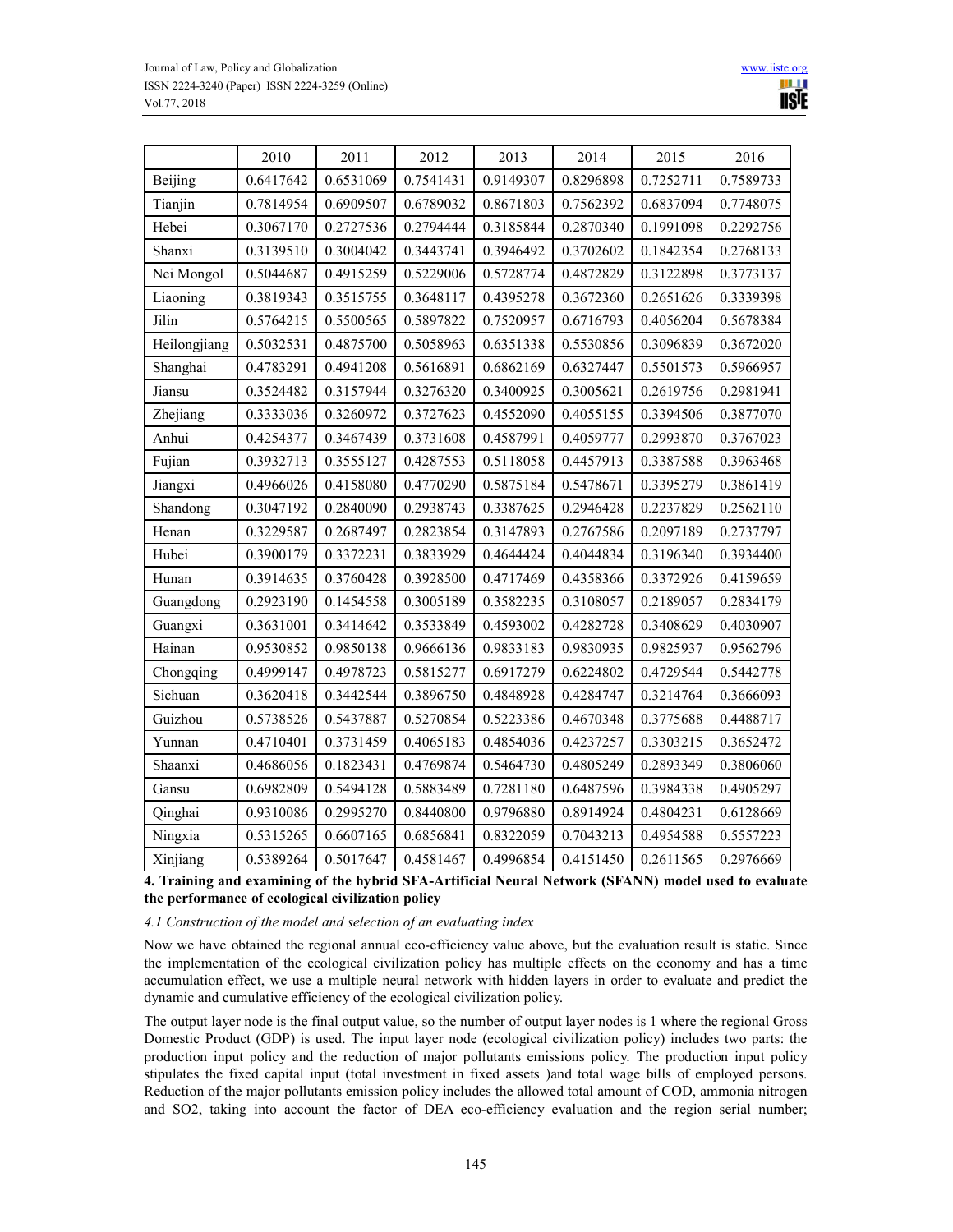

therefore, the number of input layer nodes is 7.

We select a neural network with two hidden layers, and the number of nodes is determined by the following empirical formula:

$$
H = \sqrt{N+0} + \alpha, 1 < \alpha < 10 \tag{7}
$$

where N is the number of input layer nodes and O is the number of output layer nodes.

We then normalize the input data of the neural network, and the normalization function is as follows:

$$
u(z) = \frac{z - z_{min}}{z_{minmax}}\tag{8}
$$

where z is the input (output) sample, and zmin and zmax are the minimum and maximum values of the input (output) sample, respectively. That is to say, the data are normalized in the [0,1] interval.

The training parameters of the Neural Network are as follows:

Training function: Gradient Descent Optimizer

Activation function:  $f(x) = max(x, 0)$  (relu)

Learning rate: 0.03

Maximum number of iterations: 24000

Transfer function: linear transfer function (purelin)

After repeated training and adjustment, the number of nodes of the two hidden layers are: 11,7.

*4.2 Training and examination of the hybrid model* 

Since there is retardation of the impact of policies on the economy, when the model is trained and examined, the data are used in the following way: using the evaluation results of the regional eco-efficiency of the previous year to match the total investment in fixed assets, the total wage bills of employed persons, COD, ammonia nitrogen and SO2 of the year. The data from 2003-2013 are used as the trained set, the data from 2014-2016 are used as the examined set. All the data come from the 2003-2016 China Statistical Yearbook, and normalization processing is applied to the data(China, 2003-2016).

Substituting the data into the model, the prediction and error of the examined set are as follows(Table 4).

Table 3. The comparison of prediction and actual value

| (Billion<br>Yuan) | Prediction of<br>2014 | Actual of<br>2014 | Prediction of<br>2015 | Actual of<br>2015 | Prediction<br>of 2016 | Actual of<br>2016 |
|-------------------|-----------------------|-------------------|-----------------------|-------------------|-----------------------|-------------------|
| Beijing           | 18887.9126            | 21330.83036       | 18712.70006           | 23014.59013       | 23544.23              | 25669.13          |
| Tianjin           | 17188.77801           | 15726.93031       | 17061.03645           | 16538.18991       | 13644.02              | 17885.39          |
| Hebei             | 31588.1589            | 29421.15          | 33176.86107           | 29806.10998       | 33156.51              | 32070.45          |
| Shanxi            | 16761.26866           | 12761.48986       | 18780.1518            | 12766.49024       | 12030.84              | 13050.41          |
| Nei Mongol        | 24758.79016           | 17770.1903        | 15694.22408           | 17831.50972       | 17681.77              | 18128.1           |
| Liaoning          | 26961.15015           | 28626.57978       | 29283.27672           | 28669.02024       | 14566.29              | 22246.9           |
| Jilin             | 14569.47578           | 13803.14028       | 14840.1562            | 14063.13022       | 14143.37              | 14776.8           |
| Heilongjiang      | 20465.38121           | 15039.3798        | 19463.51476           | 15083.67025       | 14286.38              | 15386.09          |
| Shanghai          | 26305.52939           | 23567.70013       | 31813.18174           | 25123.44971       | 25736.67              | 28178.65          |
| Jiansu            | 60625.65887           | 65088.31966       | 68813.96007           | 70116.38027       | 71287.02              | 77388.28          |
| Zhejiang          | 37890.71381           | 40173.02963       | 49056.26089           | 42886.49009       | 43785.4               | 47251.36          |
| Anhui             | 24979.03296           | 20848.75004       | 22154.10447           | 22005.62967       | 28114.34              | 24407.62          |
| Fujian            | 21505.38417           | 24055.76014       | 29924.90158           | 25979.81975       | 26234.51              | 28810.58          |
| Jiangxi           | 19795.50291           | 15714.62973       | 21676.42641           | 16723.7801        | 19623.1               | 18499             |
| Shandong          | 63182.84944           | 59426.59015       | 63333.14042           | 63002.33033       | 62964                 | 68024.49          |
| Henan             | 36646.45653           | 34938.24028       | 46481.1213            | 37002.16002       | 45440.76              | 40471.79          |
| Hubei             | 32443.06764           | 27379.22017       | 32554.43604           | 29550.1902        | 31215.39              | 32665.38          |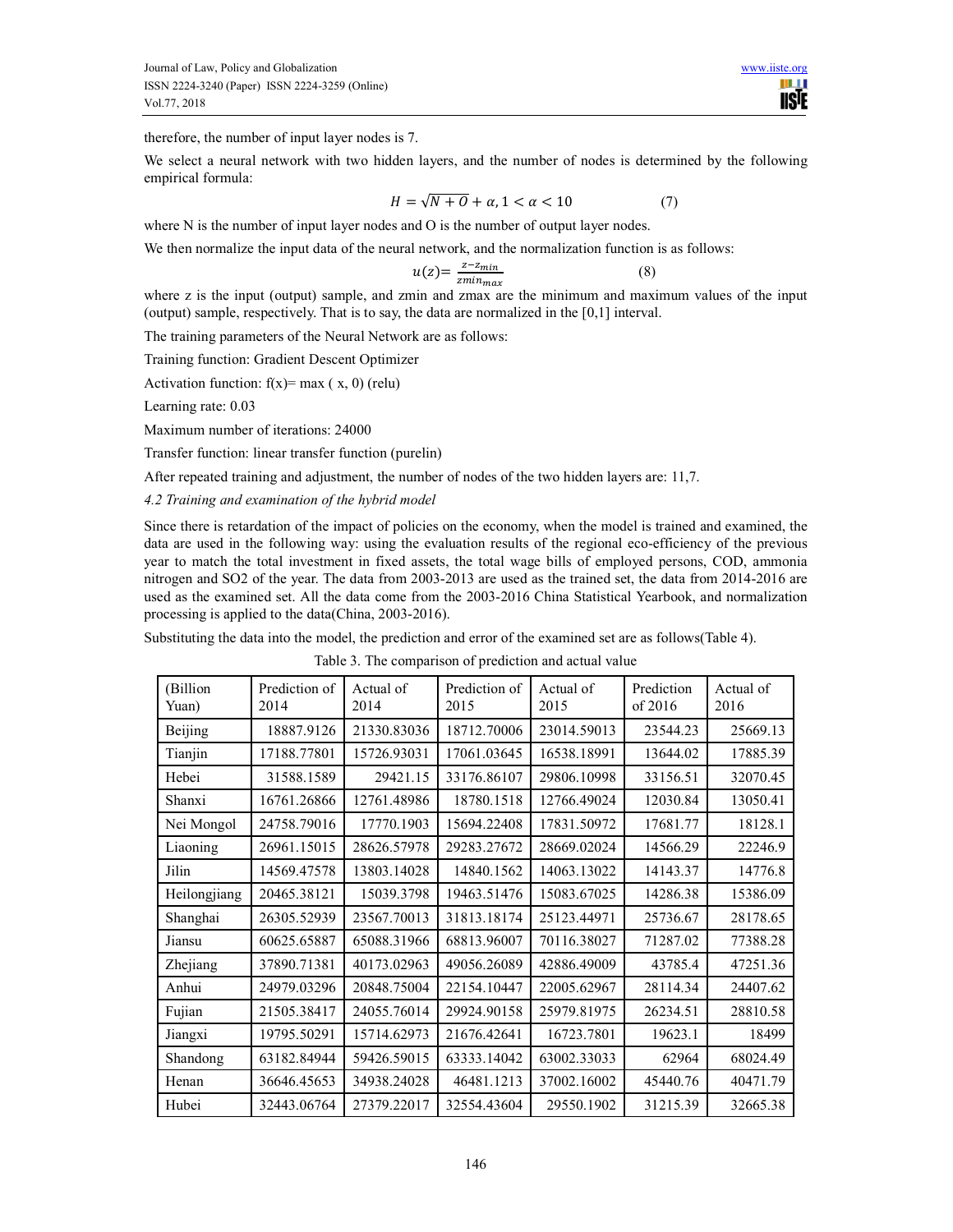

| Hunan     | 24602.68914 | 27037.32026 | 32113.17321 | 28902.20979 | 30522.24 | 31551.37 |
|-----------|-------------|-------------|-------------|-------------|----------|----------|
| Guangdong | 62907.72371 | 67809.8496  | 75667.61259 | 72812.55023 | 64434.82 | 80854.91 |
| Guangxi   | 14667.35941 | 15672.89017 | 19130.6597  | 16803.11988 | 16649.02 | 18317.64 |
| Hainan    | 1458.840687 | 3500.720207 | 1359.200858 | 3702.759985 | 3602.8   | 4053.2   |
| Chongqing | 14737.34787 | 14262.59979 | 18397.31039 | 15717.26994 | 16077.03 | 17740.59 |
| Sichuan   | 35558.5254  | 28536.65987 | 34288.07679 | 30053.10006 | 29795.54 | 32934.54 |
| Guizhou   | 14937.06366 | 9266.389843 | 14132.68471 | 10502.56016 | 13177.65 | 11776.73 |
| Yunnan    | 15030.30574 | 12814.59012 | 16611.14162 | 13619.16994 | 15877.73 | 14788.42 |
| Shaanxi   | 22669.75545 | 17689.9396  | 19718.91112 | 18021.85968 | 18163.31 | 19399.59 |
| Gansu     | 6611.619107 | 6836.820398 | 5611.894253 | 6790.320252 | 9065.593 | 7200.37  |
| Qinghai   | 3652.197244 | 2303.320131 | 2743.899195 | 2417.050188 | 2538.641 | 2572.49  |
| Ningxia   | 2741.203328 | 2752.099727 | 3487.383481 | 2911.769862 | 2311.831 | 3168.59  |
| Xinjiang  | 12930.33093 | 9273.4599   | 9854.21226  | 9324.80029  | 10082.66 | 9649.7   |

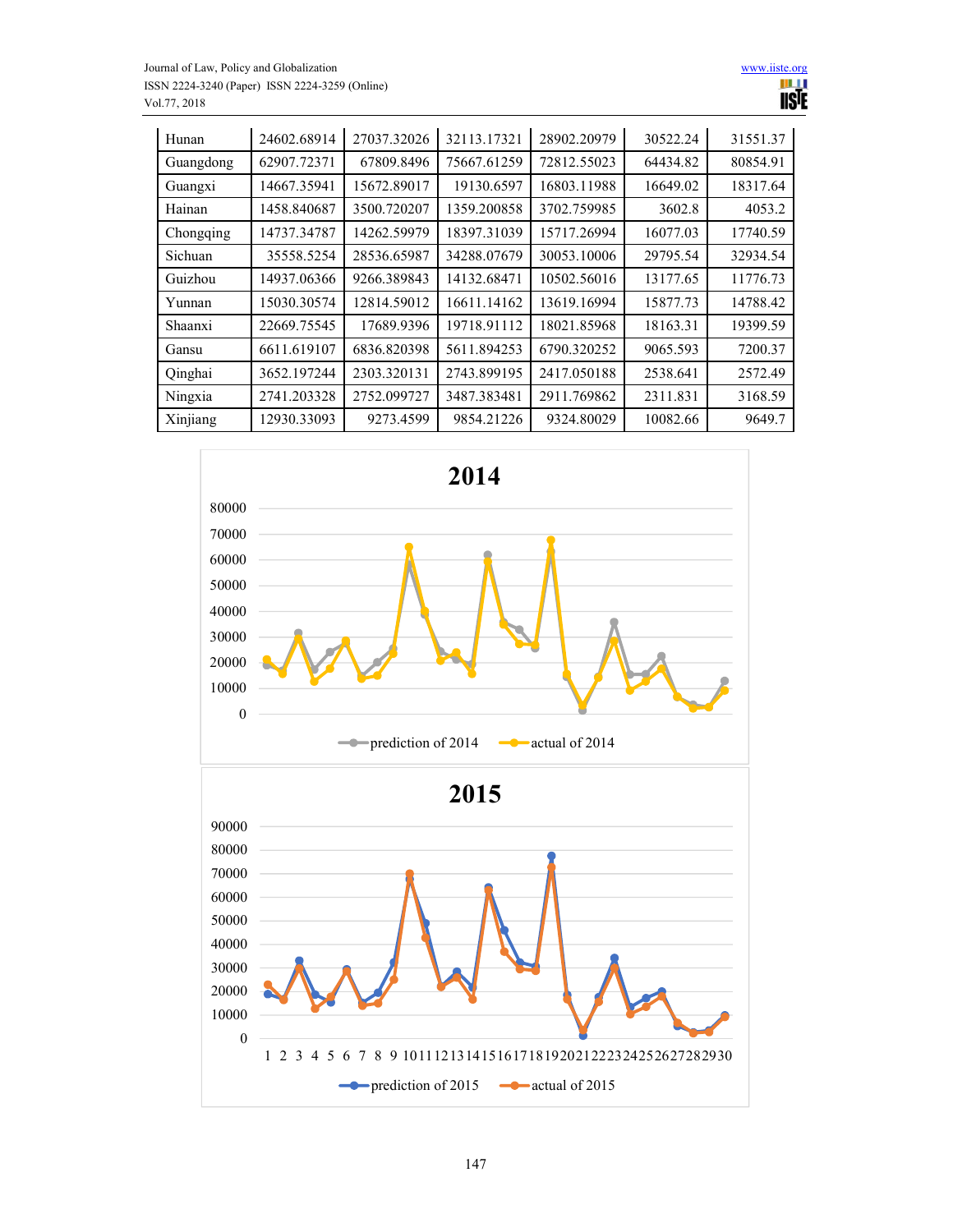

Figure 4. The comparison of prediction and actual value

It can be seen from the Figure 4 that the SFANN model has good accuracy in predicting policy performance. Some large errors , such as the error for Northern China in 2014, may be due to severe winter smog. Since there are emergency plans in ecological civilization policies, the predicted results are generally higher than the actual value. Most of the predictions are accurate if the policy remains stable and continuous to some degree.

# **5. Prediction of the economic impact of the Total Emission Reduction Policy by using the SFANN model on a five-year plan (2016-2020)'s data**

The trained SFANN model system can help us predict the impact of ecological civilization policies on the economy, help us assess whether policies are feasible and can help in achieving established policy goals.

In the following case, we try to predict the supposed emission and energy consumption data from the set goal of saving energy and cutting emissions, which was issued in the five-year plan (2016-2020) by the State Council of China on Jan 5, 2017(Council, 2016). Additionally, we assume that the increase in total wages is the same as the rate of GDP growth. The data of Xinjiang Province is the sum of Xinjiang and China Xinjiang Production and Construction Corps in the five-year plan.

We adjust different input values, the fixed asset investment, of the trained SFANN model system until the output value, the predicted economic growth rate, is greater than the lowest set economic growth rate. The final fixed asset investment growth is shown in the next table(Table 4).

We can treat this as the basis for measuring whether a policy is feasible. If we cannot afford a high production input, then we have to reduce environmental requirements and allow more emissions. Otherwise, if we want to maintain economic growth and protect the environment, we must increase investment. Additionally, the efficiency improvement caused by technological transformation accumulates growth year by year2.

|            | Lower limit of<br>GDP(Billion) | Lower limit of Total<br>wage(Billion) | Upper limit of<br>COD(Ten thousand<br>tons) | Upper limit of Ammonia<br>nitrogen (Ten thousand<br>tons) | Upper limit of<br>SO <sub>2</sub> (Ten thousand<br>tons) |
|------------|--------------------------------|---------------------------------------|---------------------------------------------|-----------------------------------------------------------|----------------------------------------------------------|
| Beijing    | 31531.98282                    | 10532.68                              | 13.8244                                     | 1.38435                                                   | 4.628                                                    |
| Tianjin    | 22658.75356                    | 2951.17                               | 17.89896                                    | 1.99682                                                   | 13.9425                                                  |
| Hebei      | 40836.9538                     | 4062.99                               | 97.8561                                     | 7.784                                                     | 79.8048                                                  |
| Shanxi     | 17491.19769                    | 3042.83                               | 33.38024                                    | 4.1082                                                    | 89.648                                                   |
| Nei Mongol | 24430.71404                    | 2291.2                                | 77.62724                                    | 4.3617                                                    | 109.5501                                                 |
|            |                                |                                       |                                             |                                                           |                                                          |
| Liaoning   | 39279.04196                    | 4494.16                               | 101.1055                                    | 8.78256                                                   | 77.504                                                   |

Table 4. The target of economic growth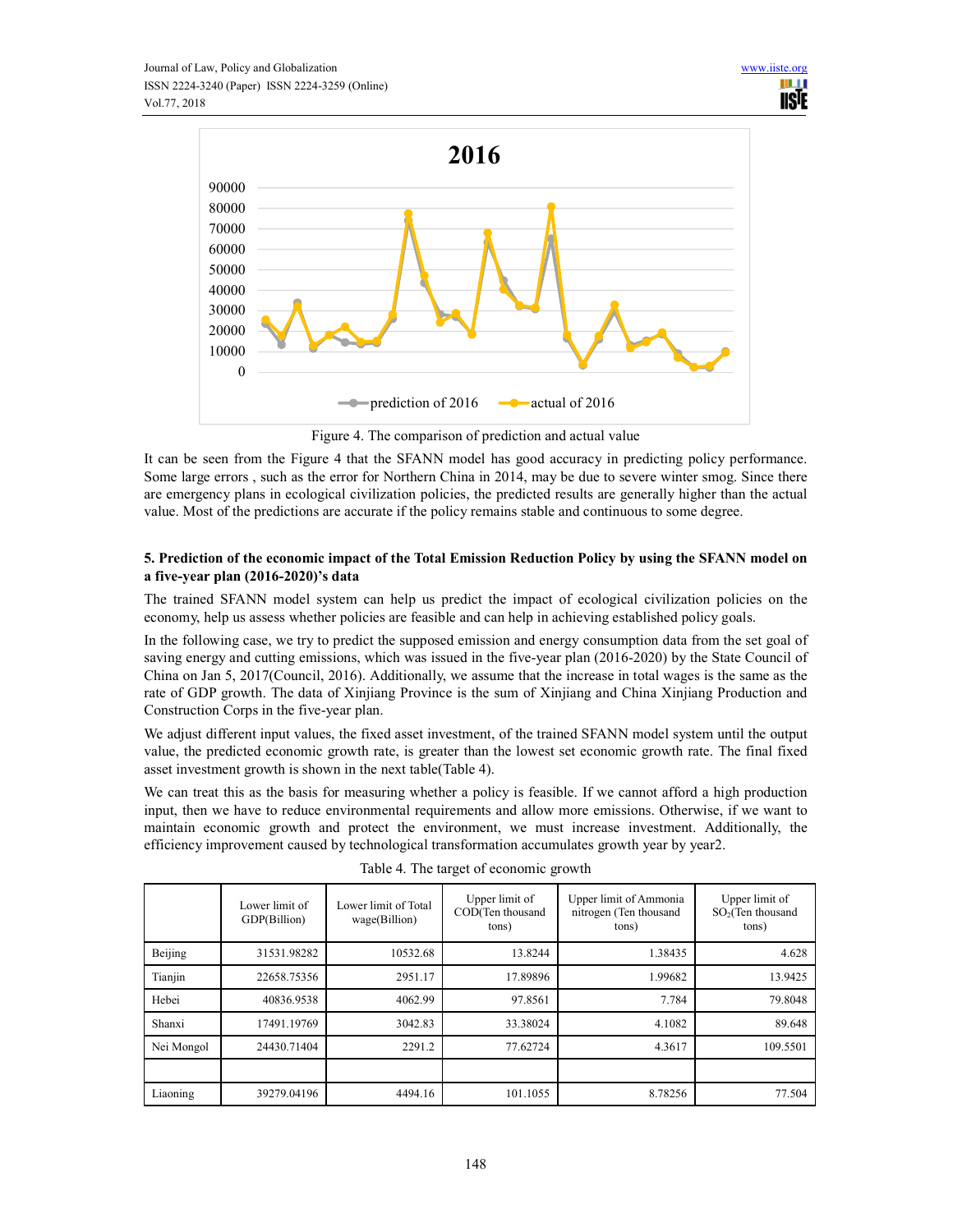

| Jilin        | 19267.70686 | 2178.3   | 68.94384  | 4.81104  | 29.7578     |
|--------------|-------------|----------|-----------|----------|-------------|
| Heilongjiang | 20665.9351  | 2785.52  | 130.9138  | 7.5609   | 40.6107     |
|              |             |          |           |          |             |
| Shanghai     | 34421.30378 | 8975.85  | 16.9974   | 3.6805   | 13.664      |
| Jiansu       | 96065.51712 | 13086.52 | 91.2229   | 11.92482 | 66.808      |
| Zhejiang     | 58758.20799 | 9134.09  | 55.20256  | 8.1164   | 44.6374     |
| Anhui        | 30149.62018 | 3605.52  | 78.48611  | 8.29576  | 40.3284     |
| Fujian       | 35594.6049  | 4739.13  | 58.44146  | 8.21215  | 33.79       |
| Jiangxi      | 22913.02794 | 2902.25  | 68.48292  | 8.13852  | 46.4728     |
| Shandong     | 86318.6521  | 8967.77  | 155.19608 | 13.18052 | 111.3761    |
|              |             |          |           |          |             |
| Henan        | 50696.16593 | 6294.45  | 105.03552 | 11.20062 | 82.3896     |
| Hubei        | 40486.32122 | 4755.98  | 88.84761  | 10.26414 | 44.112      |
| Hunan        | 39598.53246 | 3836.38  | 108.57223 | 13.58389 | 47.0445     |
|              |             |          |           |          |             |
| Guangdong    | 99759.50368 | 16118.8  | 143.97824 |          | 65.7951     |
| Guangxi      | 23021.73062 | 2466.7   | 70.4088   | 7.5933   | 36.6444     |
| Hainan       | 5073.102094 | 688.88   | 18.56452  | 2.0601   | 3.23        |
|              |             |          |           |          |             |
| Chongqing    | 21534.02201 | 3094.48  | 35.16948  | 4.69437  | 40.6556     |
| Sichuan      | 41175.3515  | 5813.28  | 103.45408 | 11.31354 | 60.2784     |
| Guizhou      | 14389.41739 | 2177.89  | 29.12445  | 3.23232  | 79.329      |
| Yunnan       | 18659.44318 | 2615.91  | 43.83477  | 4.78179  | 57.7863     |
|              |             |          |           |          |             |
| Shaanxi      | 24691.51004 | 3647.72  | 44.019    | 5.004    | 62.475      |
| Gansu        | 9303.326872 | 17089.09 | 33.57126  | 3.4224   | 52.4952     |
| Qinghai      | 3311.56797  | 490.9    | 10.31527  | 0.986    | 14.1752     |
| Ningxia      | 3989.377244 | 581.33   | 20.8468   | 1.60866  | 31.4688     |
| Xinjiang     | 12775.78412 | 2555.35  | 64.97352  | 4.43232  | 74.39467584 |

From the data in the Table 5 we can see the following trend: In key areas, especially those suffering from heavy pollution, when emissions are heavily cut, those provinces have to input(invest) more than others to achieve the same economic growth rate. The increased investment can be invested in low emission industries, or in transforming the technology of existing production capacity to cut emissions. In contrast, in the 'greener ' areas, the investment growth needs less input. Such a nonlinear relationship is well expressed by the SFANN model.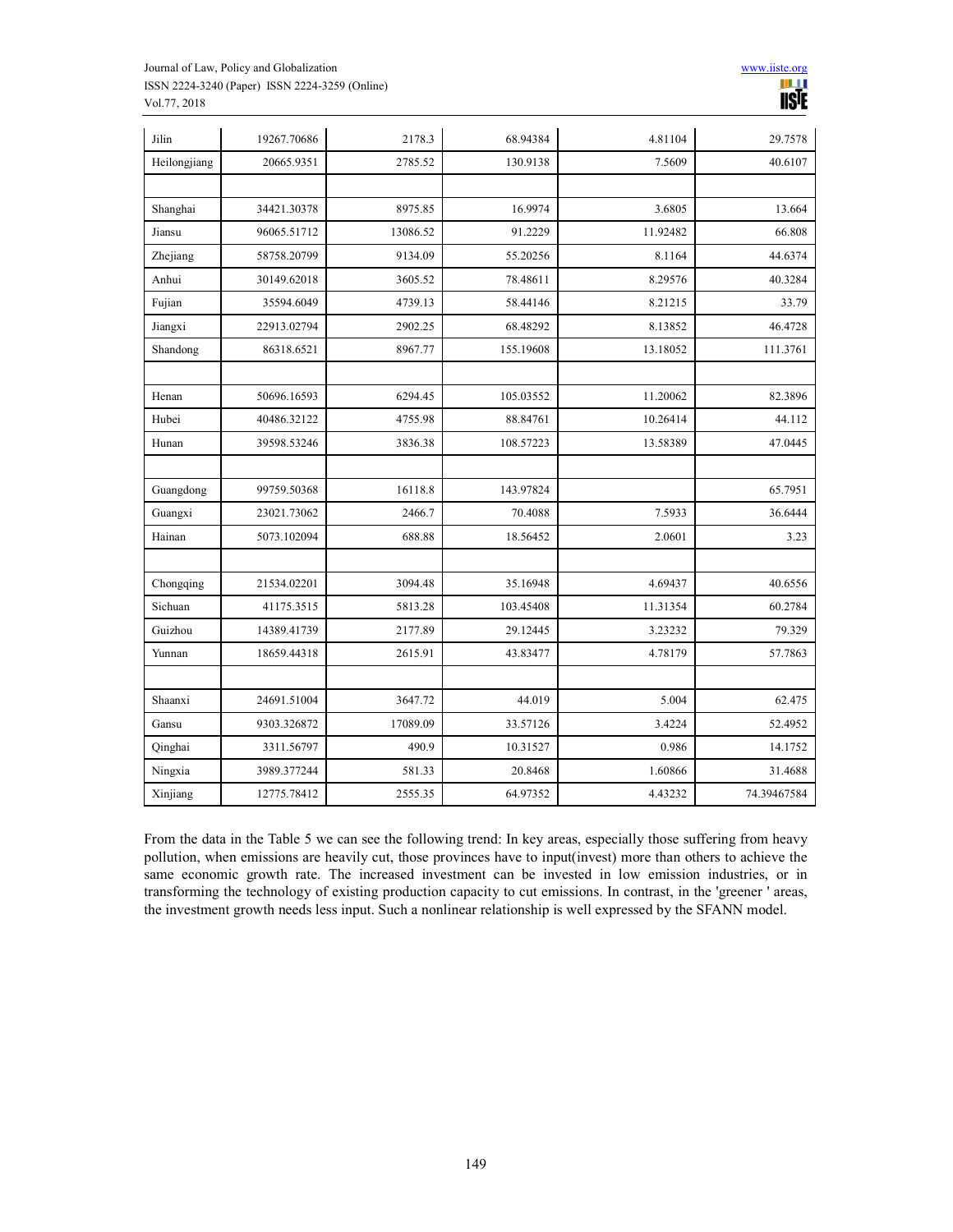| Table 5. The prediction of fixed asset investment growth rate, which can suit 2020's economic growth target |  |
|-------------------------------------------------------------------------------------------------------------|--|
|-------------------------------------------------------------------------------------------------------------|--|

|              | Fixed asset investment<br>growth rate in $2020$ (%) |
|--------------|-----------------------------------------------------|
| Beijing      | 28.32466431                                         |
| Tianjin      | 37.78462552                                         |
| Hebei        | 27.91036208                                         |
| Shanxi       | 16.24425275                                         |
| Nei Mongol   | 24.21763524                                         |
| Liaoning     | 48.83809452                                         |
| Jilin        | 20.01606723                                         |
| Heilongjiang | 19.77744736                                         |
| Shanghai     | 26.66693875                                         |
| Jiansu       | 7.160918072                                         |
| Zhejiang     | 38.24451596                                         |
| Anhui        | 15.06136148                                         |
| Fujian       | 9.207697159                                         |
| Jiangxi      | 4.650525687                                         |
| Shandong     | 58.32698191                                         |
| Henan        | 24.25488431                                         |
| Hubei        | 23.3531327                                          |
| Hunan        | 25.98054552                                         |
| Guangdong    | 63.5407064                                          |
| Guangxi      | 10.17626221                                         |
| Hainan       | 20.85351803                                         |
| Chongqing    | 15.31349729                                         |
| Sichuan      | 18.19825216                                         |
| Guizhou      | 15.0595301                                          |
| Yunnan       | 9.633360071                                         |
| Shaanxi      | 15.52037702                                         |
| Gansu        | 7.601759223                                         |
| Qinghai      | 7.327958411                                         |
| Ningxia      | 15.16193598                                         |
| Xinjiang     | 5.513145586                                         |

#### **6. Conclusions and Policy Implications**

This paper proposes the SFANN model, which is used to evaluate the performance of ecological civilization policy on the basis of regional eco-efficiency evaluation. By training and examining the evaluation results, this paper provides a quantitative evaluation of the ecological civilization policy in different provincial regions from 2003-2016 and tries to predict the performance of emissions reduction policy in environmental planning in the 13th Five-Year Plan.

Based on the study's results, we can draw the following conclusions. (1) Development and the environment can achieve a win-win situation. We cannot obtain economic development at the expense of environmental pollution, and we cannot pursue environmental protection at the risk of economic stagnation. In addition to protecting the environment, the ecological civilization policy has a huge impact on economic development. We can achieve a dynamic balance between economic development and environmental protection by controlling the input of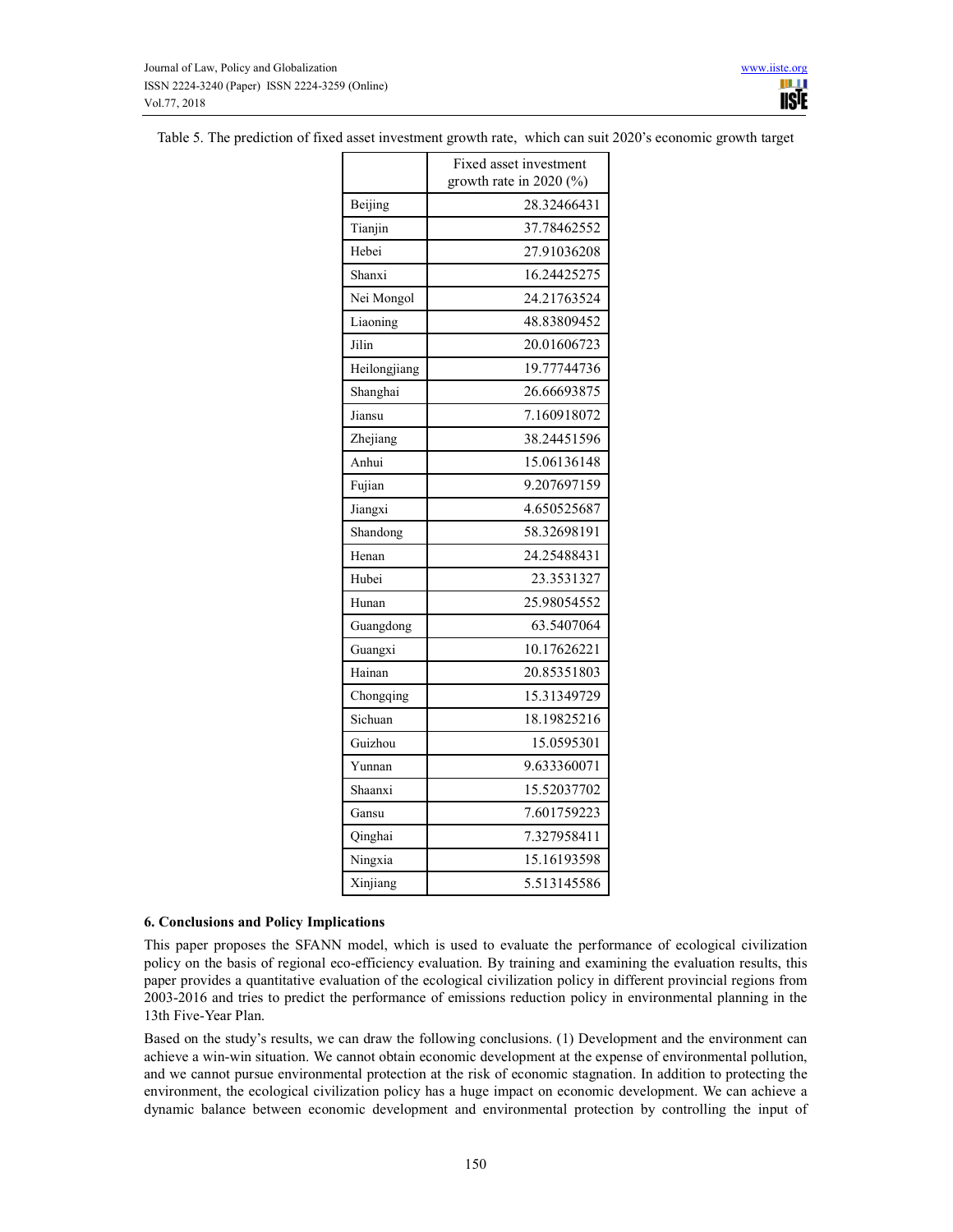ecological civilization policies. (2) Regional eco-efficiency differs based on not only on the input of ecological civilization policy but also on the local environmental capacity and risk attitude. Therefore, when the ecological civilization policy is evaluated, a different method should be used the main functions and positions of different areas. (3) The performance of ecological civilization policy in the regions of different eco-efficiencies can be regulated through different policies. In developed areas with high ecological efficiency, although current environmental problems are prominent, , it will not be difficult to achieve the goal of environmental quality improvement due to a good foundation. Less-developed areas with low ecological efficiency need to make a great effort to improve the quality of ecological environment. Developing areas with high ecological efficiency require a large number of policies for support, in order to protect their fragile ecological environment and develop their economy at the same time; developed areas with low ecological efficiency need precise control of policies because of their large development base. It is necessary to avoid both over-regulation and a lack of regulation.

Because of the Artificial Neural Network's special negative feedback mechanisms, we suggest eight ways to improve the performance of ecological civilization from the evaluation result: (1) boost the legislation regarding ecological civilization, (2) complete an organizational decision-making mechanism of ecological civilization, (3) establish an economic policy system for ecological civilization, (4) strengthen the adjustment mechanics of interests, (5) set up public participation mechanisms, (6) construct a supervision mechanism for ecological civilization policy, (7) improve the performance evaluation mechanics of ecological civilization policy, and (8) deepen the structural reform of the supply-side for supporting systems.

## **References**

Aibao, H. (2010). A Review on Government Environment Performance Appraisal. *JIANGSU SOCIAL SCIENCES*(3), 244-249.

Battese, G., & J. Coelli, T. (1988). Prediction of firm-level technical efficiencies with a generalized frontier production function and panel data. *Journal of Econometrics*, **38**(3), 387-399.

Cao, Y., & Cao, D. (2010). Environmental Performance Assessment in the Environmental Strategy Implementation. Ecological Economy.

China, N. b. o. s. o. (2003-2016). Statistics Yearbook of China: China Statistics Press.

China, N. B. o. S. o. (2017). Green development index calculation method. Beijing, China: China Statistics Press.

Council, G. O. o. t. S. (2016). Saving energy and Cutting emissions. In G. O. o. t. S. C. o. t. P. s. R. o. China (Ed.). Beijing,China.

G. King, R., I. Plosser, C., & Rebelo, S. (2002). Production, Growth and Business Cycles: Technical Appendix. *Computational Economics*, **20**(1-2), 87-116.

Gass, S., & Vargas, L. G. (2017). The Analytic Hierarchy Process: John Wiley & Sons, Ltd.

Ji-Hong, L. I. (2007). Rachel Carsen and Her Silent Spring. Chinese Journal of Nature.

Li-Yang, S. U., Zheng, H. X., & Wang, Y. (2013). Evaluation on Green Development of China's Provincial Industry. China Population Resources & Environment.

Liu, Y. J. (2010). Construction of Evaluation System of Provincial Ecological Civilization. Journal of Anhui Agricultural Sciences.

Luo, Y. (2012). DEA-based Research on Indicator Selection and Environmental Performance Measurement. University of Science and Technology of China.

Maxim, L., Spangenberg, J. H., & O'Connor, M. (2009). An analysis of risks for biodiversity under the DPSIR framework. *Ecological Economics*, **69**(1), 12-23.

OECD. (1998). Eco-efficiency. Paris: Organization for Economic Cooperation and Development.

Reinhard, S., Knox Lovell, C. A., & Thijssen, G. J. (2000). Environmental efficiency with multiple environmentally detrimental variables; estimated with SFA and DEA. *European Journal of Operational Research*, **121**(2), 287-303.

Sc, C., Cowan, C. F. N., & Grant, P. M. (1991). Orthogonal Least Squares Learning Algorithm for Radial Basis